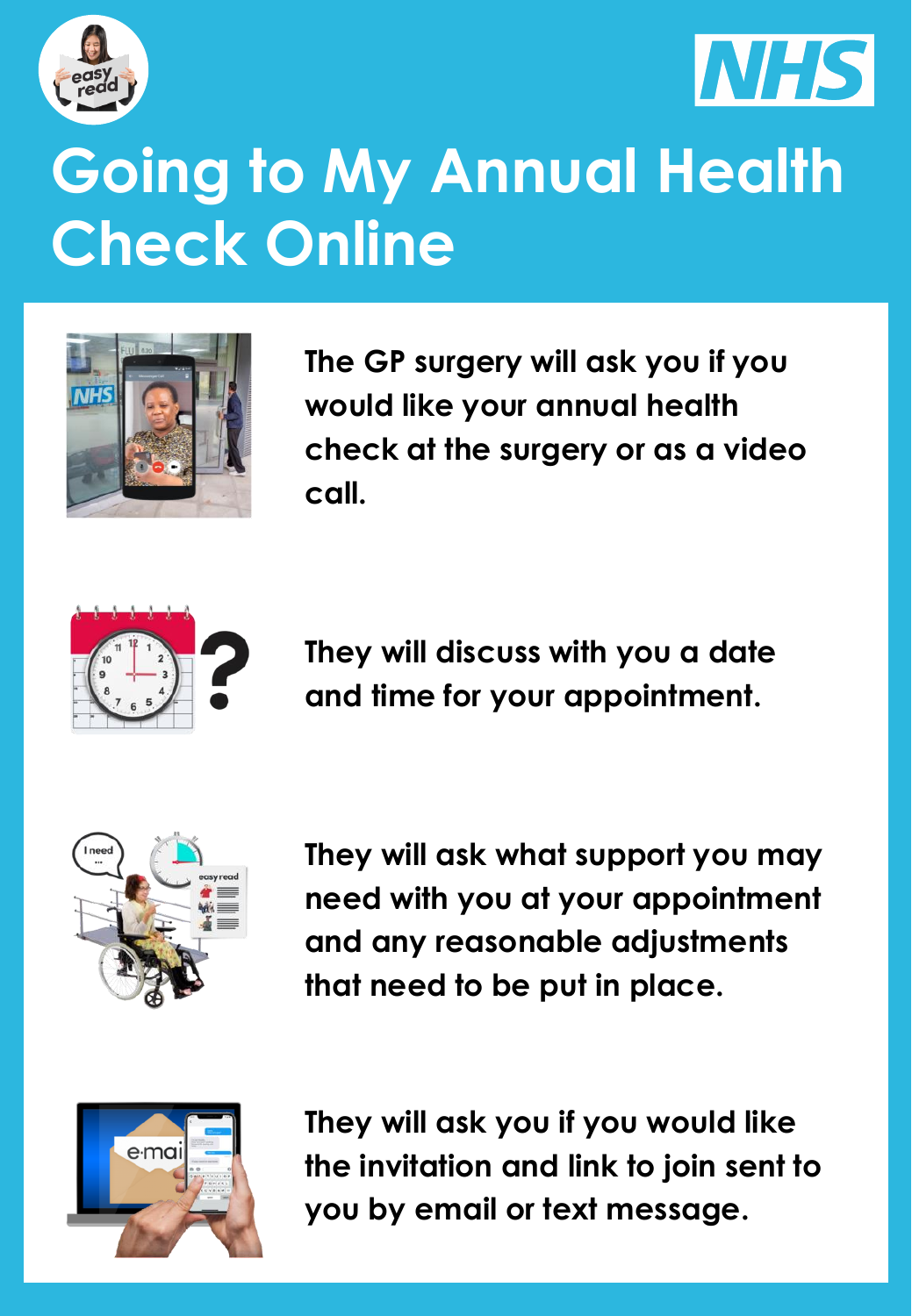

**The invitation will have the date and time and a link to join.**



**They will ask you to complete a pre-health check questionnaire and return it prior to the appointment.**



**They will send a reminder to you before your appointment either as a text message or email.** 



**You can have someone to support you during the video call.**



**If there are technical issues, you and the nurse or doctor can try to reconnect.**